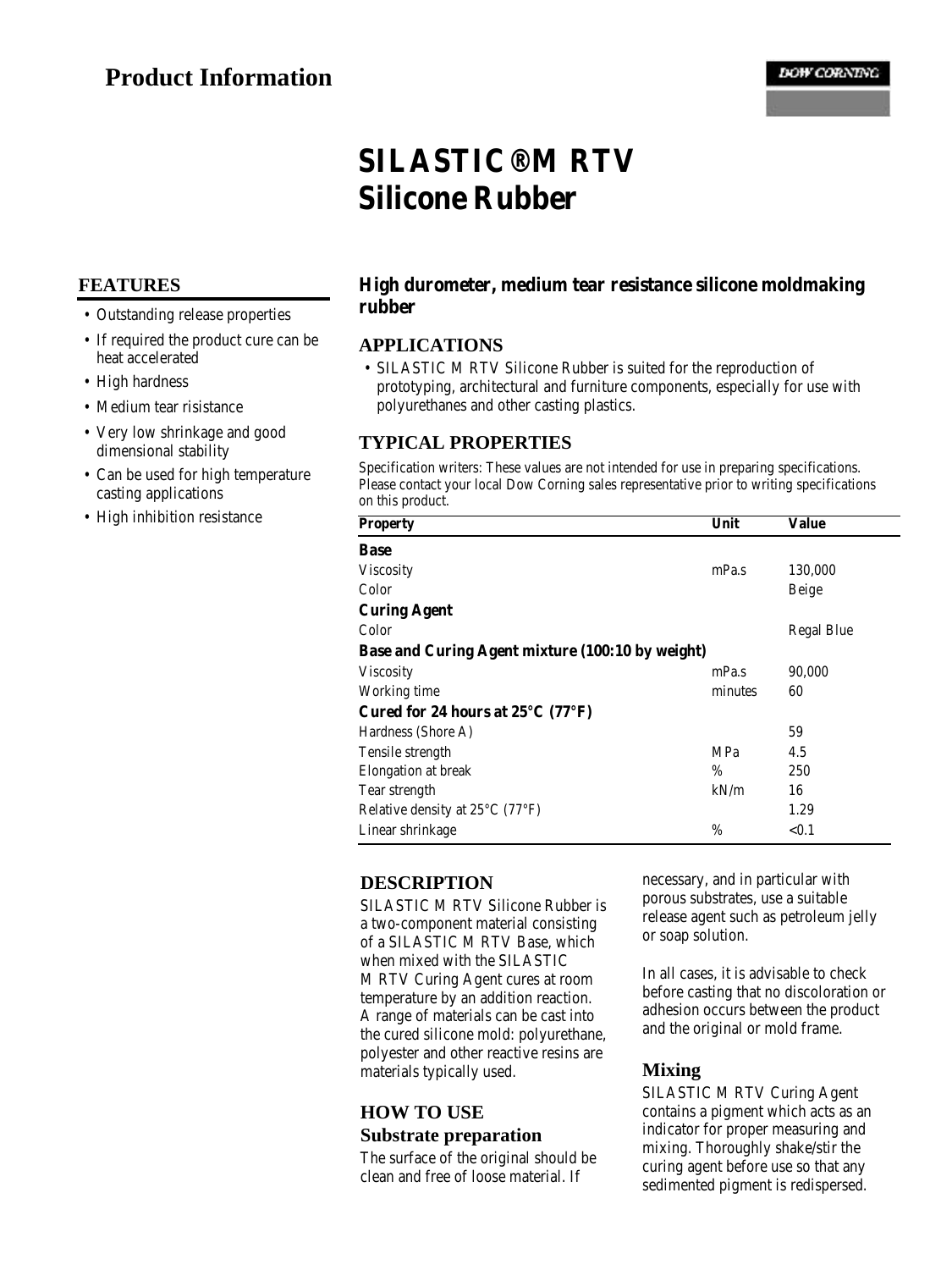Weigh 100 parts of SILASTIC M RTV Base and 10 parts of SILASTIC M RTV Curing Agent (see handling precautions) in a clean container, then mix together until the curing agent is completely dispersed in the base. Hand or mechanical mixing can be used, but do not mix for an extended period of time or allow the temperature to exceed 35°C (95°F). Mix sufficiently small quantities to ensure thorough mixing of the base and curing agent.

It is strongly recommended that entrapped air be removed in a vacuum chamber, allowing the mix to completely expand and then collapse. After a further 1-2 minutes under vacuum, the mix should be inspected and if free of air bubbles, can then be used. A volume increase of 2-3 times will occur on vacuum de-airing the mixture, so a suitably large container should be chosen.

Note: If no vacuum de-airing equipment is available, air entrapment can be minimised by mixing a small quantity of base and curing agent, then using a brush, painting the original with a 1-2mm layer. Leave at room temperature until the surface is bubble-free and the layer has begun to cure. Mix a further quantity of base and curing agent and proceed as follows to produce a final mold.

## **Pouring the mixture and curing**

Pour the mixed base and curing agent as soon as possible onto the original, avoiding air entrapment. The catalyzed material will cure to a flexible rubber within 16 hours at room temperature (22-24°C or 71.6-75.2 $\degree$ F) and the mold can then be removed. If the working temperature is significantly lower, the cure time will be longer. Heat accelerating the cure is possible, but this will produce some apparent shrinkage of the mold, due to differences in volume contraction on cooling between the silicone rubber and the original. The higher the curing temperature, the greater the likely differences in dimensions.

# **ADDITIONAL INFORMATION Inhibition of cure**

All addition-cured silicone elastomers are susceptible to cure inhibition when in contact with certain materials and chemicals. Inhibition has occurred if the elastomer is only partially cured after 24 hours, or has a sticky surface in contact with another material. Amines and sulphur containing materials are strong inhibitors, as are organo tin salts used in condensation cure silicone elastomers. Wet or moist surfaces can cause gas bubbles to be formed during cure in the silicone adjacent to the substrate surface. It is strongly recommended that mixing containers, mold construction materials, originals and release agents be checked for any inhibition effect before use.

## **Use at high temperatures**

Molds produced from SILASTIC M RTV have a long life at elevated temperatures. However, continous use above 200°C (392°F) will result in loss of elasticity over a period of time. Use above 250°C (482°F) is not recommended. When heated, a mold made of SILASTIC M RTV will expand producing a small change in copy dimensions.

## **Resistance to casting materials**

The chemical resistance of fully cured SILASTIC M RTV is excellent, and similar to all addition-cure silicone elastomers. It should be noted however that ultimately, resins and other aggressive casting materials will attack silicone molds, changing physical properties, surface release and possibly mold dimensions. Molds should be checked periodically during long production runs.

## **Note:**

SILASTIC M RTV Base/Curing Agent is an industrial product and must not be used in food molding, dental and human skin molding applications.

## **HANDLING PRECAUTIONS**

PRODUCT SAFETY INFORMATION REQUIRED FOR SAFE USE IS NOT INCLUDED.

BEFORE HANDLING, READ PRODUCT AND SAFETY DATA SHEETS AND CONTAINER LABELS FOR SAFE USE, PHYSICAL AND HEALTH HAZARD INFORMATION. THE SAFETY DATA SHEET IS AVAILABLE FROM YOUR LOCAL DOW CORNING SALES REPRESENTATIVE.

## **USABLE LIFE AND STORAGE**

When stored at or below 25°C (77°F) in the original unopened containers, SILASTIC M RTV Base and SILASTIC M RTV Curing Agent have a usable life of 12 months from the date of production.

SILASTIC M RTV Base and SILASTIC M RTV Curing Agent can be sensitive to moisture and contamination. Ensure that containers are tightly closed after use.

## **PACKAGING**

SILASTIC M RTV Base and SILASTIC M RTV Curing Agent are available in 5.5kg and 22kg kits.

## **LIMITATIONS**

This product is neither tested nor represented as suitable for medical or pharmaceutical uses.

## **HEALTH AND ENVIRONMENTAL INFORMATION**

To support customers in their product safety needs, Dow Corning has an extensive Product Stewardship organization and a team of Health, Environment and Regulatory Affairs specialists available in each area.

For further information, please consult your local Dow Corning representative.

## **WARRANTY INFORMATION - PLEASE READ CAREFULLY**

The information contained herein is offered in good faith and is believed to be accurate. However, because conditions and methods of use of our products are beyond our control, this